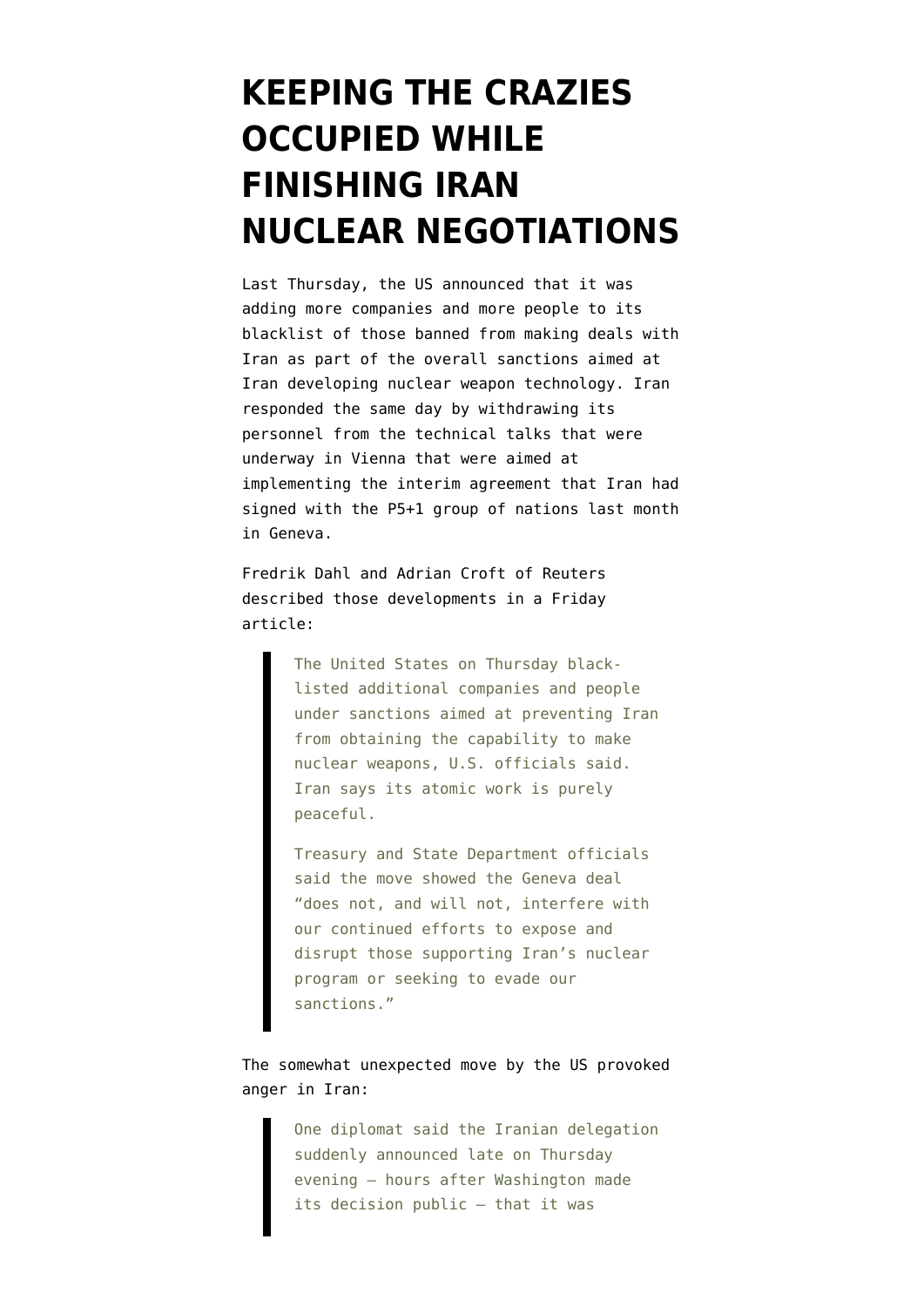returning to Tehran.

The Iranians said "they had received instructions from Tehran to stop the discussions and fly back to Tehran," the diplomat said. "It was quite unexpected."

It seems quite possible that the move by the US was meant to toss a bit of red meat to the war monger crowd. Rumors had been building for some time that new sanctions bills would be introduced in both the House and the Senate. Adding to the harsh economic sanctions on Iran just after they have signed a promising agreement would seem a sure-fire way to prevent a final agreement being reached. True to form, one of the leading war mongers, John McCain, appeared on CNN on Sunday and managed to get headlines such as the one in the Washington Post reading "[McCain says Iran sanctions bill 'very](http://www.washingtonpost.com/blogs/post-politics/wp/2013/12/15/mccain-says-iran-sanctions-bill-very-likely/?wprss=rss_homepage&clsrd) [likely'"](http://www.washingtonpost.com/blogs/post-politics/wp/2013/12/15/mccain-says-iran-sanctions-bill-very-likely/?wprss=rss_homepage&clsrd).

But, if we look a little closer, we see room for a bit of hope. It turns out that the sanctions bill McCain now advocates would not add new sanctions unless the six month negotiating period with Iran laid out in last month's agreement expires without a final agreement being reached. By delaying any new sanctions so that they would only be implemented if the talks fail, McCain and the other war mongers actually have a chance to help rather than hinder the negotiations. Knowing that failed talks mean even worse economic hardships rather than merely continuing the current set of sanctions would seem to place more pressure on Iran to come to agreement with the P5+1 powers.

The weekend saw discussion by telephone between US Secretary of State John Kerry and Iran's Foreign Minister Mohammad Javad Zarif. They [discussed how to move the talks ahead](http://backchannel.al-monitor.com/index.php/2013/12/7286/kerry-zarif-discuss-way-forward-on-iran-nuclear-deal/?utm_source=rss&utm_medium=rss&utm_campaign=kerry-zarif-discuss-way-forward-on-iran-nuclear-deal).

It would appear that the discussion between Kerry and Zarif was fruitful, as we learn from Mehr News this morning that the interrupted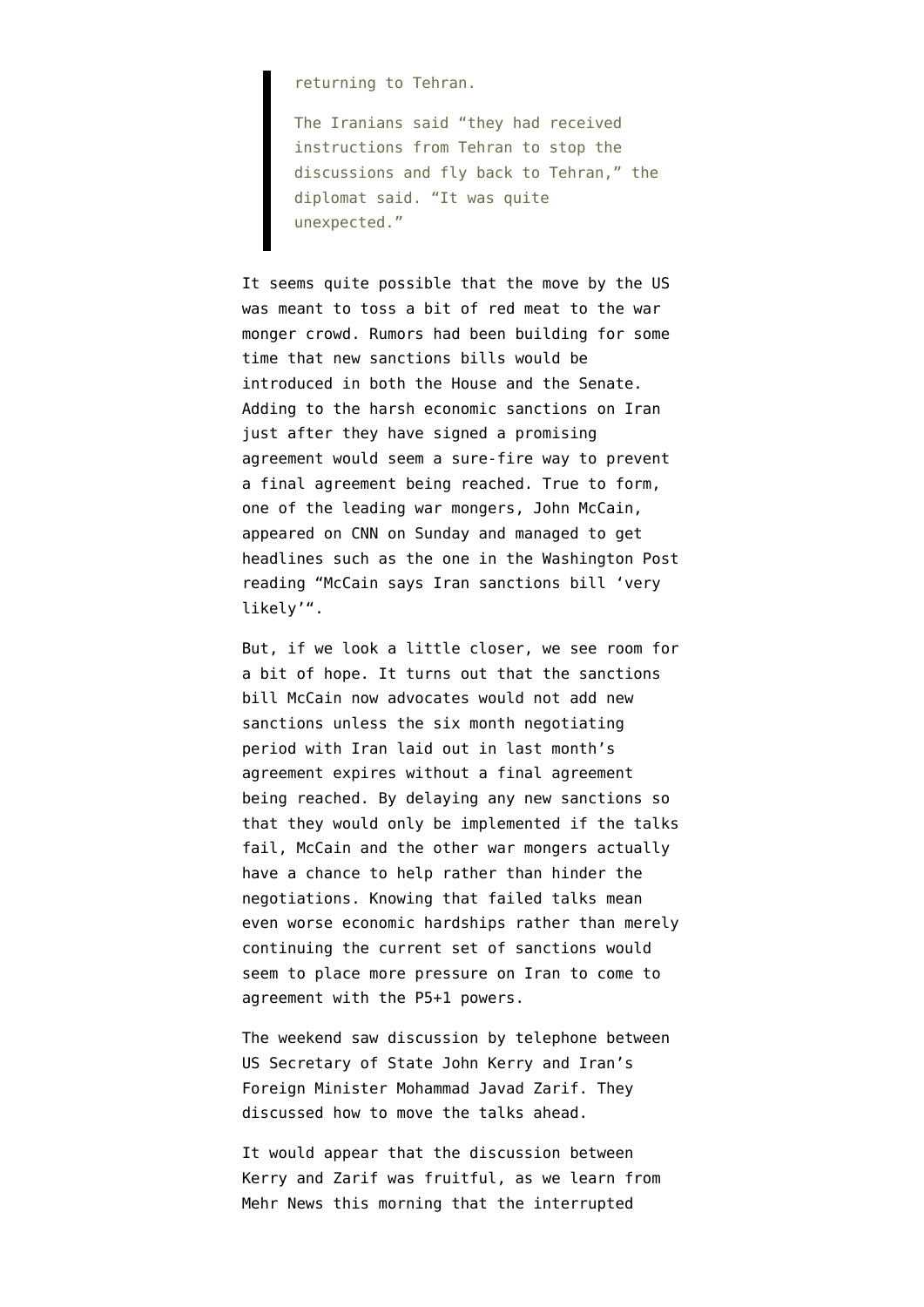## [technical discussions are now set to resume](http://en.mehrnews.com/detail/News/101234):

Mehr News reported that Abbas Araghchi had met Catherine Ashton in EU headquarters in Brussels this morning local time to discuss Iran and Powers negotiations.

They agreed to resume expert-level talks. Araghchi denounced the US position, to which Catherine Ashton responded with ensuring him that Powers were resolute to implement the Geneva deal articles.

As long as the war-crazed faction spends its time cooking up new sanctions that only take effect after the set negotiating period, I like the chances for the diplomats to come to a final agreement. It hardly seems necessary to note, [Iran patiently explains in Fars News again today](http://english.farsnews.com/newstext.aspx?nn=13920926000939) that any new sanctions taking place before a final agreement is reached would end all negotiations:

> Iran warned on Tuesday that any new sanction against Tehran by the signatories of the Geneva agreement will kill the long-awaited nuclear deal between the two sides.

"One of the key issues mentioned in the Joint Plan of Action (the Geneva agreement) under the title of the other sides' commitments is avoiding imposition of new sanctions," Foreign Ministry Spokeswoman Marziyeh Afkham told reporters in Tehran today.

"We have announced before that any action to impose new sanctions means the death of the Joint Plan of Action and we hope that the other sides will be serious about protection and commitment to the Joint Plan of Action, protect the spirit ruling the Plan and adopt constructive measures to implement it," she added.